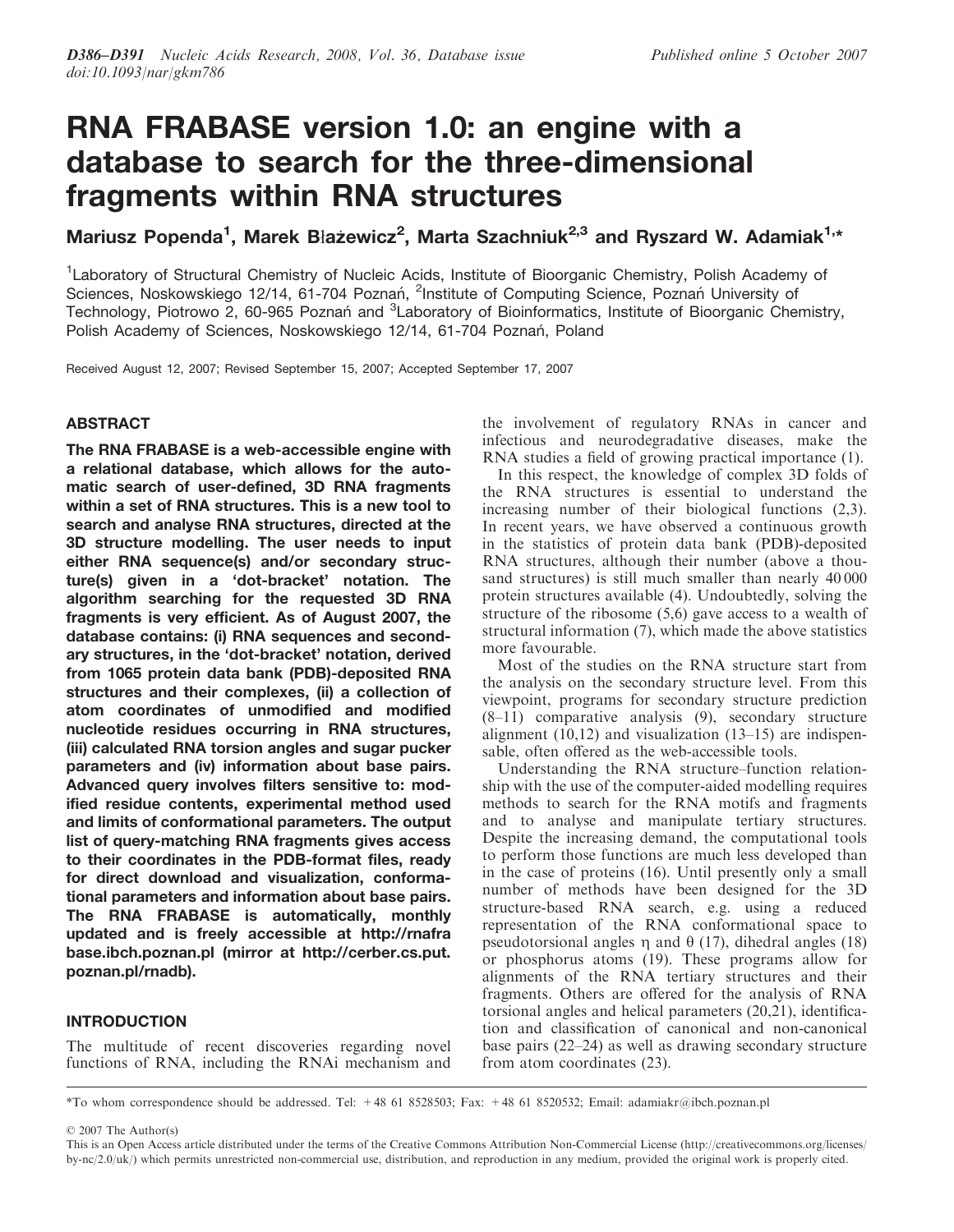

Figure 1. The encoding and searching concept of the RNA FRABASE presented for the Haloarcula marismortui 5S rRNA structure (PDB code 1FFK).

The RNA databases play an important role in the RNA analysis on the tertiary structure level. Both the RCSB PDB (4) and nucleic acids database (NDB) (25) hold a collection of RNA structures. Deposited files, apart from atom coordinates, provide a wealth of structural data, give supportive information and allow for the structure visualization. The RNABase (26) consolidates all biomolecular structures containing RNA both from the RCSB PDB and NDB and makes complete conformational maps and analytical data available for each structure. The MeRNA database (27) offers information and classification of metal ion-binding sites in the RNA structures. The structural classification of RNA (SCOR) database (28), which surveys the 3D RNA motifs within the PDB- and NBD-deposited RNA structures, is also frequently visited. This elaborated, RNA architecture hierarchy-based database, gives in its 2.0.1 version not only the access to over 8000 RNA structural elements, mostly internal and hairpins loops, but also to less frequent tertiary interactions motifs. The SCOR provides also a glossary of the RNA structural motifs. Unfortunately, this database is not updated on the regular basis.

Here, we present the RNA FRABASE, the webaccessible engine with relational database, which allows for the automatic search of the user-defined, 3D fragments within the RNA structures available in this database. The search based on regular expressions and the patternmatching method is very efficient. The pattern includes the RNA sequence(s) and/or secondary structure(s). The output list of query-matching RNA fragments gives access to their coordinates in the standard PDB-format files, which are ready for direct download and visualization at the client site. Additional information about their conformational parameters and canonical base pairs is given. The RNA FRABASE is automatically, monthly updated and is freely accessible at<http://> rnafrabase.ibch.poznan.pl. We hope that this new tool will be of general interest for researchers working in the field of RNA structural biology.

#### METHOD OUTLINE

Searching for 3D RNA structural motifs in a conformational space is a process that is much more complex than searching the databases for the primary and secondary structural patterns with the use of regular expressions and the pattern-matching method. A number of algorithms as structural pattern finders have been developed (29–31). Their efficiency comes from the simplicity of the data format and the RNA structure descriptors used to encode the primary and the secondary RNA structures.

Therefore, in order to design a method for the 3D RNA fragments automatic search, we have decided to extract structural data from the 3D RNA structures, which would enable us to take advantage of efficient searches on the level of sequences and secondary structures.

As presented in Figure 1, the encoding and searching concept of RNA FRABASE consists of three major stages.

Stage 1. The information about base pairing and other structural data is extracted from the PDB-deposited RNA structures and transformed to the primary and secondary RNA structure string formats. The RNA FRABASE holds the RNA sequences in the one-letter code and the secondary structures encoded in the 'dotbracket' notation (9). This transformation has been conducted with our own script employing a list of base pairs for every RNA structure delivered by the RNAView software (23).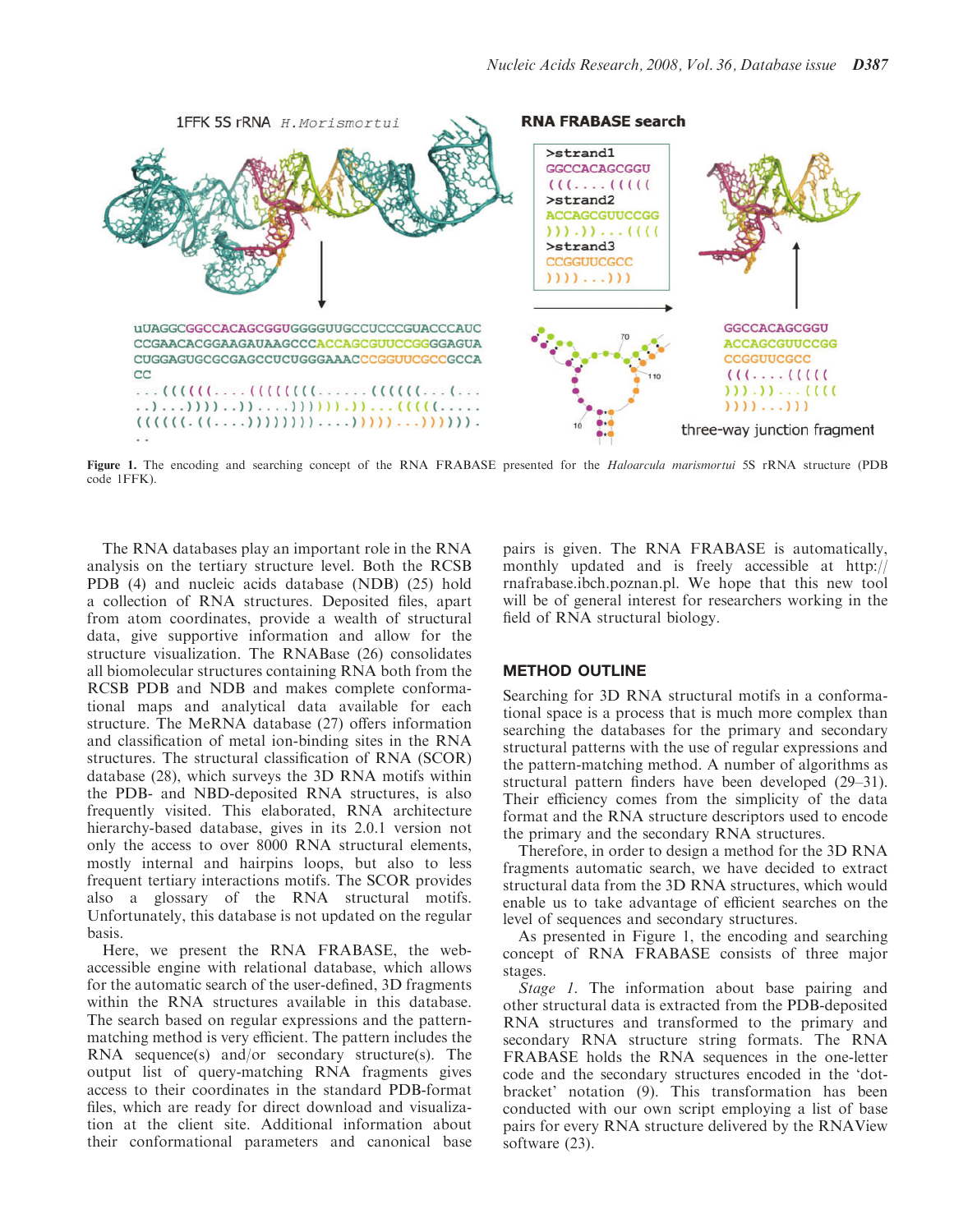

Figure 2. The RNA FRABASE flowchart.

Stage 2. To start searching for the 3D RNA fragments, the user needs to provide an input pattern defining either RNA sequence(s) and/or secondary structure(s) in the RNA FRABASE format.

Stage 3. The search engine scans all RNA structures placed in the relational database to find those, which exactly match the input pattern. Subsequently, the engine links the resulting fragment locations in the primary and secondary structures to the atom coordinates of defined residues within 3D RNA structures.

#### IMPLEMENTATION

The core of RNA FRABASE consists of the database, the search engine and the web interface. They are directly associated with all the actions undertaken by the user. The remaining part of the system, concerning the data collection and computation, consists of several assistant scripts performing in the background. These scripts are responsible for sugar, backbone and  $\gamma$  torsion angles calculation, sugar pucker calculation and identification of the base pairs using the RNAView software (23).

The flowchart representation of RNA FRABASE showing the relations between all of its components is presented in Figure 2. The RNA FRABASE runs in SUSE Linux environment. It has been developed as the relational database in PostgreSQL. The search engine is served by the Apache http daemon along with the PHP scripts. The interface component consists of the web pages designed and implemented in HTML. The assistant programs have been encoded in AWK and PHP. The RNA FRABASE has been tested on Windows and Unix/ Linux platforms. It can be operated through many web browsers, like Mozilla, Firefox, Internet Explorer and Opera. The service is hosted and maintained by the

Institute of Bioorganic Chemistry, Polish Academy of Sciences, Poznań, Poland.

#### Database

As of August 2007, the database contains (i) RNA sequences in one-letter code and secondary structures, in the 'dot-bracket' notation, derived from 1065 PDB-deposited RNA structures and their complexes, (ii) a collection of atom coordinates of unmodified and modified nucleotide residues occurring in RNA structures, (iii) calculated RNA torsion angles and sugar pucker parameters, (iv) information about base pairs given by the RNAView software (23) and (v) PDB identification codes with links to deposited information about RNA structures, experimental method used, resolution and short description of RNA structures. The RNA FRABASE holds not only RNA structures composed of unmodified nucleotides, naturally occurring modified nucleotides (e.g. typical for tRNAs) or synthetic nucleotide analogues, but also the RNA–DNA chimeras and RNA–DNA hybrids. Every database entry is automatically checked for conformational errors.

RNA sequences in the RNA FRABASE database are coded in the one-letter format. The unmodified RNA monomer residues are coded in capital letters, i.e. A, C, G, U. All modified RNA and non-RNA units, like DNA units, and 5'-dephosphorylated residues are recorded in small letters giving the closest analogy to parent nucleoside. The sequences are stored and searched in the  $5^{\prime}-3^{\prime}$  direction.

RNA secondary structures are coded using the 'dotbracket' notation (9). In the 'dot-bracket' notation an unpaired nucleotide is represented as a dot and a base pair is represented as a pair of opening and closing brackets. In the RNA FRABASE brackets are used only in case of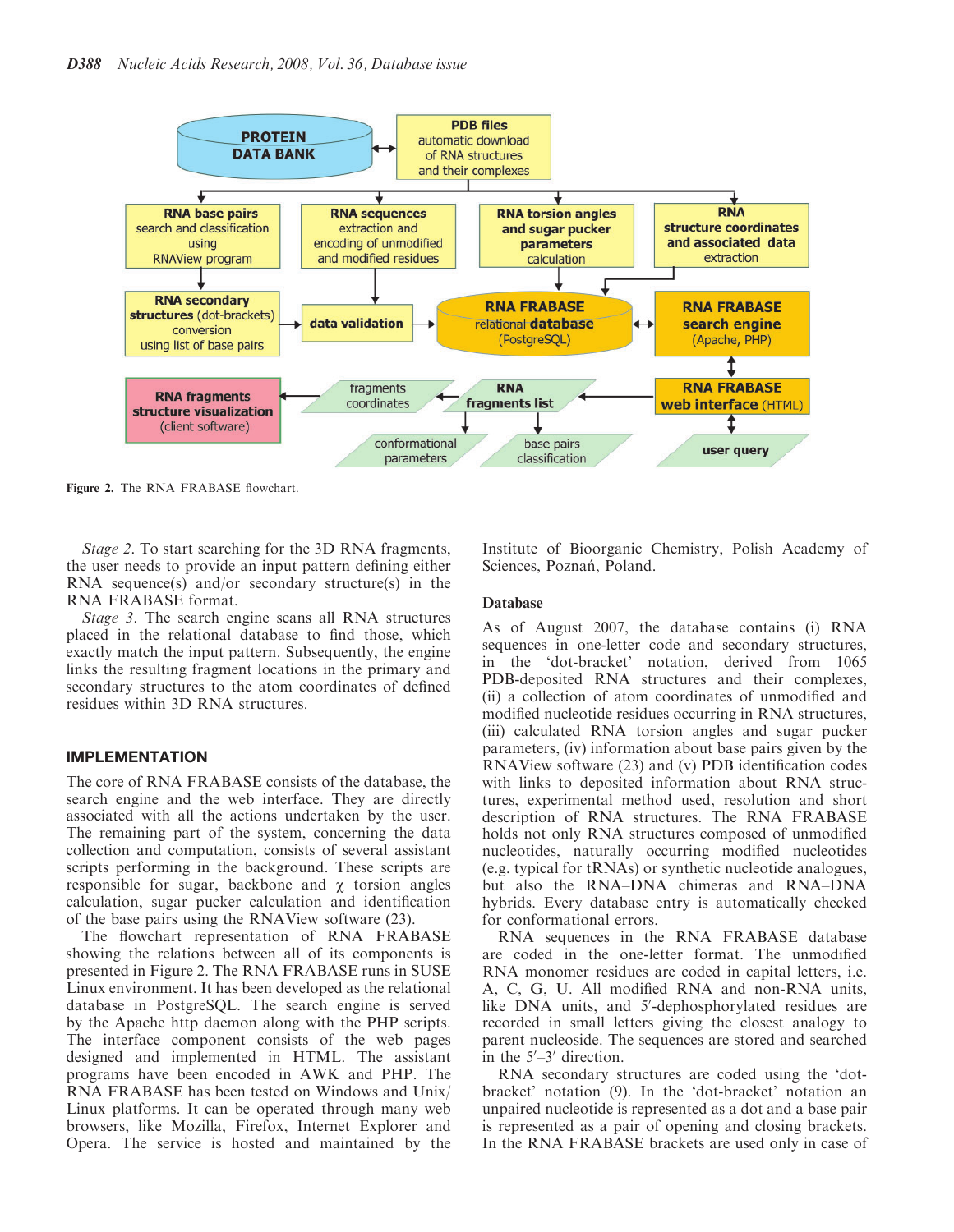an explicit Watson–Crick AU, UA, CG, GC and wobble GU or UG base pairing. Bracket notation is extended to represent secondary structure of pseudoknots and kissing loops, by inserting squared '[''and'']' brackets. The curly brackets '{''and''}' as well as angle brackets '<''and''>' are used for the most complicated structures such as higher order pseudoknots in RNAs.

#### Search engine

The RNA structure is formed by a single, folded oligoribonucleotide strand. The RNA FRABASE engine is designed to search for user-specified RNA fragments which might be single- or multi-stranded (Figure 1). The number of strands, which compose a fragment, is unlimited (e.g. the seven-way junction, Figure S1). The user is asked to provide an input pattern describing those strands. To ensure that the input pattern is legal, one should follow the RNA FRABASE format, which is described subsequently. Every strand should be defined in one separate section. The section concerning the strand is composed of two or three significant lines:

- Line 1 is obligatory—contains '>' followed by a unique strand identifier
- Line 2 is optional—contains the RNA sequence in the 5'-3' direction and in the one-letter format coherent with IUPAC–IUB codes
- Line 3 is optional for single-stranded fragments contains the secondary structure in the 'dot-bracket' notation

In any place of the entry, a user can insert a comment line starting from '#'. The following convention should be used when querying for the fragments containing two or more strands: each strand must be associated with the subsequent one at least by one W–C base pair or GU, the last strand must be paired with the first one, and the number of opening and closing brackets should be the same for all the strands to define the whole fragment (Figure 1).

Moreover, each input pattern is scored by an objectiveweighted function, which assesses the level of precision of the fragment's definition. The pattern is accepted for searching if its score goes beyond a system threshold. Both the function and the threshold values have been optimized experimentally. The input pattern, when accepted, is passed along to the main search engine procedure. The algorithm based on regular expression-matching principles is used. In its first step, the most informative strand of the RNA fragment is located within all the entities stored in the database. Next, the remaining strands of the fragment are matched one by one within the subset of structures selected in the previous step. Each resulting fragment is checked for conformity with the secondary structure defined in the input pattern. The efficiency of the algorithm depends mainly on the complexity of the query, i.e. number of strands, their lengths and the level of sequence description.

The search engine can work in two modes. In the default mode, both capital and small characters in the sequence(s) pattern are treated equally. In the second mode, those characters are recognized and the 'modified residues sensitive search' can be executed.

#### User interface

Figure 3 presents snapshots of different information and results given by the RNA FRABASE. Upon entry, the RNA FRABASE home page [http://rnafrabase.ibch.](http://rnafrabase.ibch) poznan.pl gives direct access to the 'Search' window (panel A). Panel A contains the sequence/structure entry box in which a user provides the input data, i.e. either RNA sequence(s) and/or secondary structure(s) in the RNA FRABASE format. This data might be directly loaded from the user's own file(s) using browser option. The user query might also be saved in the text format. As a help for the user, six example entries are given concerning: tRNA, RNA hairpin, bulge, internal loop, three-way junction and kissing loops.

Alternatively, the user can enter the 'Advanced Search' (panel B), which provides filters to narrow the search using the following options:

- The search for RNA structures containing modified nucleotide residues. To activate it, the 'modified residues sensitive search' box should be checked.
- The experimental method used to determine RNA structure and its resolution. To activate this filter, the appropriate box should be checked and the resolution value  $(A)$  typed in.
- The ranges of conformational parameters (torsion angles, sugar pucker parameters). Limits for conformational parameters should be typed in the appropriate format, which is described in detail in the 'Help' section of the RNA FRABASE.

As the output, a list of query-matching RNA fragments is generated (panel C). The list can be saved in the CSV file format. The list contains the following information concerning each RNA fragment: the PDB ID of the parent RNA structure (directly linked to the original PDB file), sequence, secondary structure in the 'dot-bracket' notation, identifier of the chain in which RNA fragment has been found, position of the fragment within the chain(s), experimental method used, functional class, date of structure deposition and structure resolution. Upon marking the structure(s) on the search result list, major structural information is available: atom coordinates (panel D), torsional angles (panel E) and the canonical base pairs classification (panel F). Clicking 'show coordinates' button gives access to the fragment(s) coordinates in the PDB-format which can be saved and downloaded for direct visualization at the client site as exemplified by the kissing loop motif structure (example 6, PDB ID 1FFK) using e.g. PyMol software (32). Clicking 'show torsion angles' gives the complete list of sugar and backbone parameters:  $\alpha$ ,  $\beta$ ,  $\gamma$ ,  $\delta$ ,  $\varepsilon$ ,  $\zeta$ ,  $\chi$ ,  $P$ ,  $v_{\text{max}}$ ,  $v_0$ ,  $v_1$ ,  $v_2$ ,  $v_3$  and  $v_4$  to be saved in the CSV file format. The third option lists the Watson–Crick and GU base pairs in the Saenger's and Westhof's notations.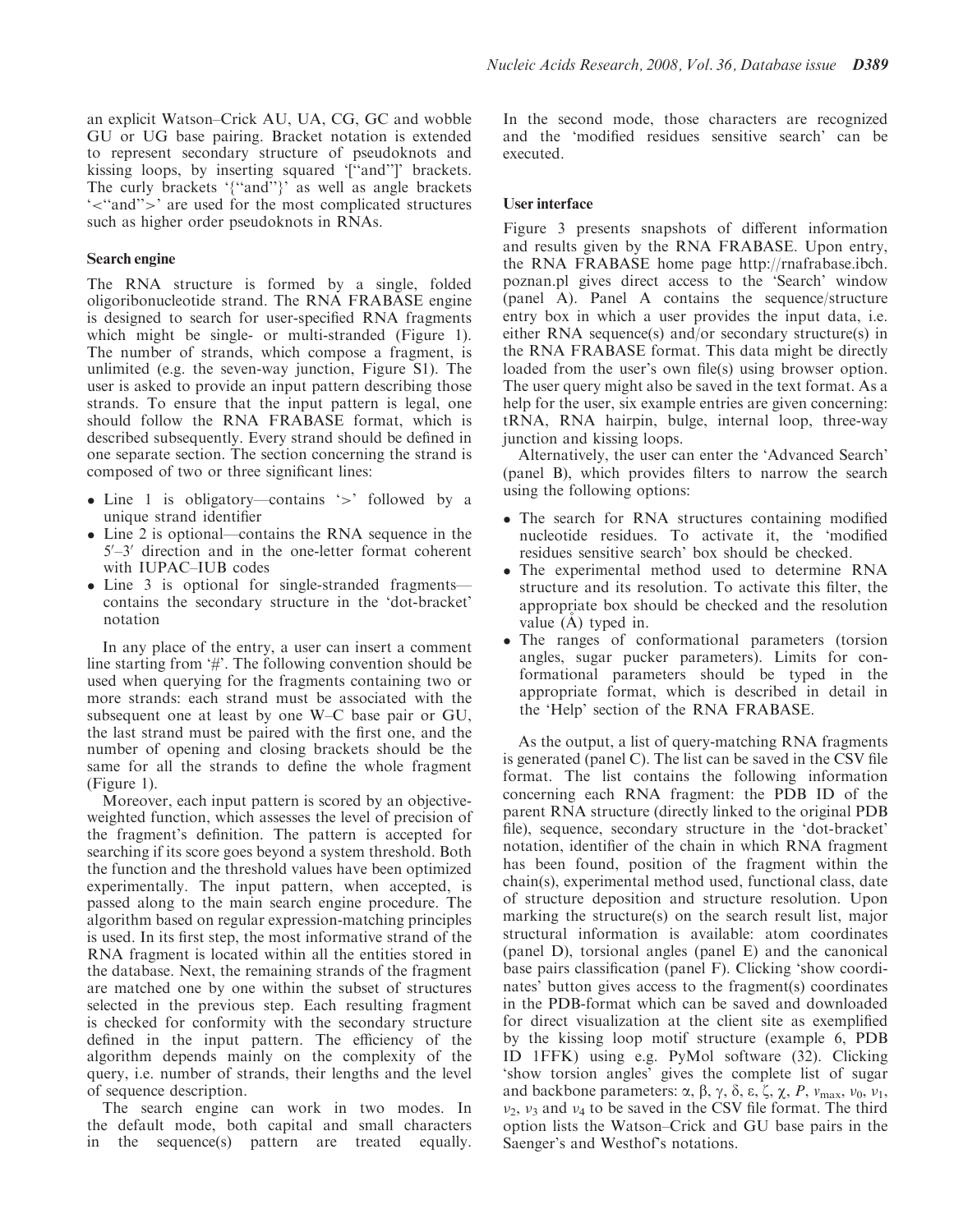

Figure 3. The RNA FRABASE interface snapshots: panel A, front page with the 'Search' window; panel B, 'Advanced Search' with provided filters; panel C, a list of query-matching RNA fragments with structural information—upon checking the structure(s) on the list, major structural information about 3D RNA fragments is available concerning coordinates (panel D), torsional angles (panel E) and canonical base pairs classification (panel F). The RNA fragment(s) coordinates saved in the PDB-format files are ready for direct download and visualization.

#### **CONCLUSIONS**

We have presented the RNA FRABASE, which is a webaccessible engine with a database, which allows for the automatic search of the user-defined, 3D fragments within a set of RNA structures. To the best of our knowledge, this is the first web-accessible tool that performs this operation. Until now, this kind of search has required tedious manipulations. The algorithm behind the engine is highly efficient, making a typical search through all the RNA structures in our database possible in a short time on a user's standard PC. The output list of the query-matching RNA fragments gives access to their coordinates in the PDB-format files, ready for direct download and visualization. Within the advanced query option, the use of a filter defining the limits for RNA torsion angles should be very useful to compare the conformational details of the user's own structures with those deposited within RCSB PDB database. Several applications of the RNA FRABASE might be envisaged. The one pursued in our laboratory is the 3D RNA structure modelling directed towards the RNA therapeutics. Currently, we apply the RNA FRABASE in connection with the 3D RNApredict program (33) for the high-throughput prediction of a large set of RNA